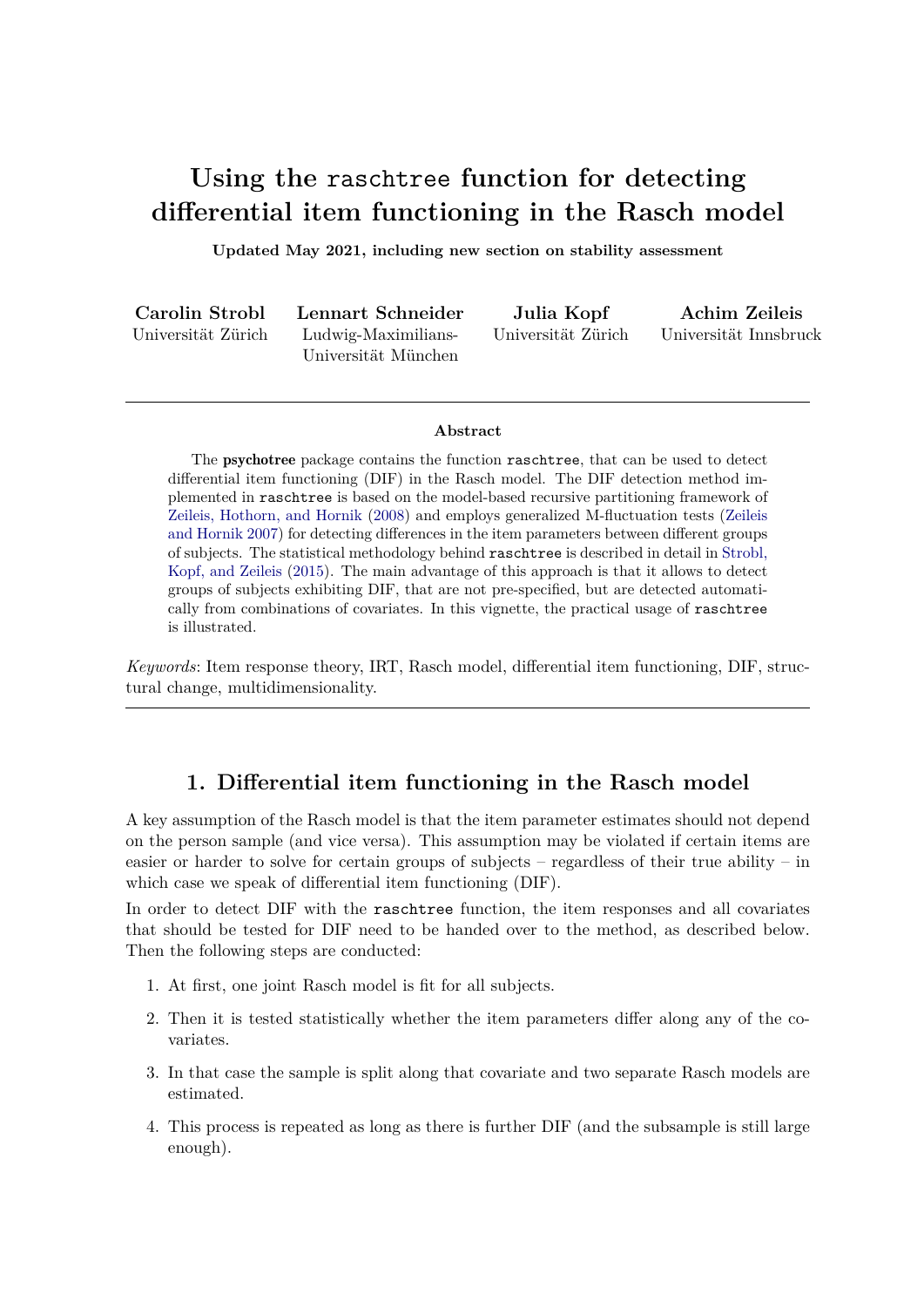For details on the underlying statistical framework implemented in raschtree see Strobl *et al.* (2015).

The main advantage of the Rasch tree approach is that DIF can be detected between groups of subjects created by more than one covariate. For example, certain items may be easier for male subjects over the age of 40 as opposed to all other subjects. In this case DIF is associated with an interaction of the variables gender and age, rather than any one variable alone.

Moreover, with this approach it is not necessary to pre-define cutpoints in continuous variables, as would be the standard approach when using, e.g., a likelihood ratio or Wald test: Usually, age groups are pre-specified, for example by means of splitting at the median. However, the median may not be where the actual parameter change occurs – it could be that only very young or very old subjects find certain items particularly easy or hard. By splitting at the median this effect may be disguised. Therefore, the Rasch tree method searches for the value corresponding to the strongest parameter change and splits the sample at that value. Certain statistical techniques are necessary for doing this in a statistically sound way, as described in detail in Strobl *et al.* (2015).

Now the practical application of raschtree is outlined, starting with the data preparation.

# **2. Data preparation**

When using raschtree for the first time, the **psychotree** package needs to be installed first:

```
R> install.packages("psychotree")
```
After this, the package is permanently installed on the computer, but needs to be made available at the start of every new R session:

## *R> library("psychotree")*

The package contains a data example for illustrating the Rasch trees, that can be loaded with:

### *R> data("SPISA", package = "psychotree")*

The data set SPISA consists of the item responses and covariate values of 1075 subjects. It is a subsample of a larger data set from an online quiz, that was carried out by the German weekly news magazine SPIEGEL in 2009 via the online version of the magazine SPIEGEL Online (SPON). The quiz was designed for testing one's general knowledge and consisted of a total of 45 items from five different topics: politics, history, economy, culture and natural sciences. A thorough analysis and discussion of the original data set is provided in Trepte and Verbeet (2010).

The data are structured in the following way: The variable spisa contains the  $0/1$ -responses of all subjects to all test items (i.e., spisa is only a single variable but contains a matrix of responses). In addition to that, covariates like age and gender are available for each subject: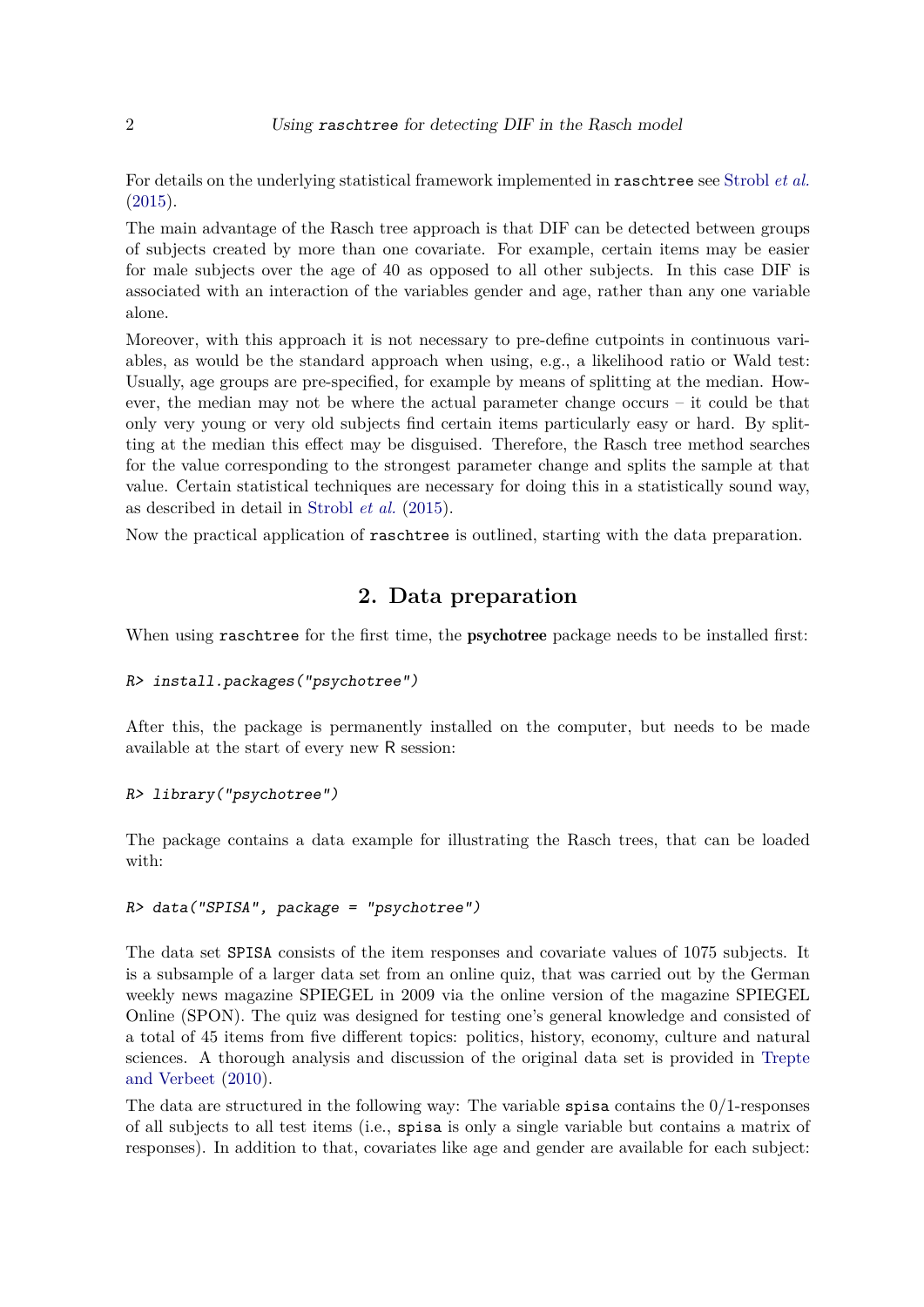| Item reponses |                  |        |  |  | Covariates |        |                  |          |        |      |    |     |             |
|---------------|------------------|--------|--|--|------------|--------|------------------|----------|--------|------|----|-----|-------------|
|               | spisa            |        |  |  |            | gender | age              | semester | elite  | spon |    |     |             |
|               | $\theta$         |        |  |  | $\cdots$   |        |                  |          | female | 21   | 3  | no  | $1-3/month$ |
| $\theta$      |                  |        |  |  | $\ddots$ . |        |                  |          | male   | 20   |    | no  | $4-5$ /week |
| $\theta$      | $\theta$         | $\cup$ |  |  | $\cdots$   |        |                  |          | female | 25   | 9  | no  | $1-3/month$ |
| $\theta$      | $\left( \right)$ |        |  |  | $\ddotsc$  |        |                  |          | male   | 27   | 10 | no  | never       |
|               |                  |        |  |  | $\ddots$ . |        |                  |          | male   | 24   | 8  | no  | $1$ /week   |
|               | $\theta$         |        |  |  | $\ddots$ . |        | $\left( \right)$ |          | male   | 20   |    | yes | $1-3/month$ |
|               |                  |        |  |  |            |        |                  |          |        |      |    |     |             |

If your own data set, termed for example mydata, is in a different format, it is easy to change it into the right format for raschtree. For example, if the item responses are coded as individual variables like this:

|       | Item reponses |                         | Covariates |     |                     |
|-------|---------------|-------------------------|------------|-----|---------------------|
| item1 |               | item2 item3 item4 item5 |            |     | gender age semester |
|       |               |                         | female     | -21 |                     |
|       |               |                         | male       | 20  |                     |
|       |               |                         | female     | 25  |                     |
|       |               |                         | male       | 27  | 10                  |
|       |               |                         | male       |     |                     |

You can bring them into a more convenient format by first defining a new variable resp that contains the matrix of item responses (i.e., the first five columns of mydata):

#### *R> mydata\$resp <- as.matrix(mydata[ , 1:5])*

Then you can omit the original separate item response variables from the data set

```
R> mydata <- mydata[ , -(1:5)]
```
The data set then contains both the complete matrix of item responses – termed resp – and the covariates as individual columns, so that later it is easier to address the complete matrix of item responses in the function call.

Now the data preparation is done and we can fit a Rasch tree.

# **3. Model fitting, plotting and extraction of parameter values**

The idea of Rasch trees is to model differences in the Rasch model for the item responses by means of the covariates. This idea translates intuitively into the formula interface that is commonly used in R functions, such as lm for linear models: In a linear model, where the response variable y is modeled by the covariates x1 and x2, the formula in R looks like this:

 $y - x1 + x2$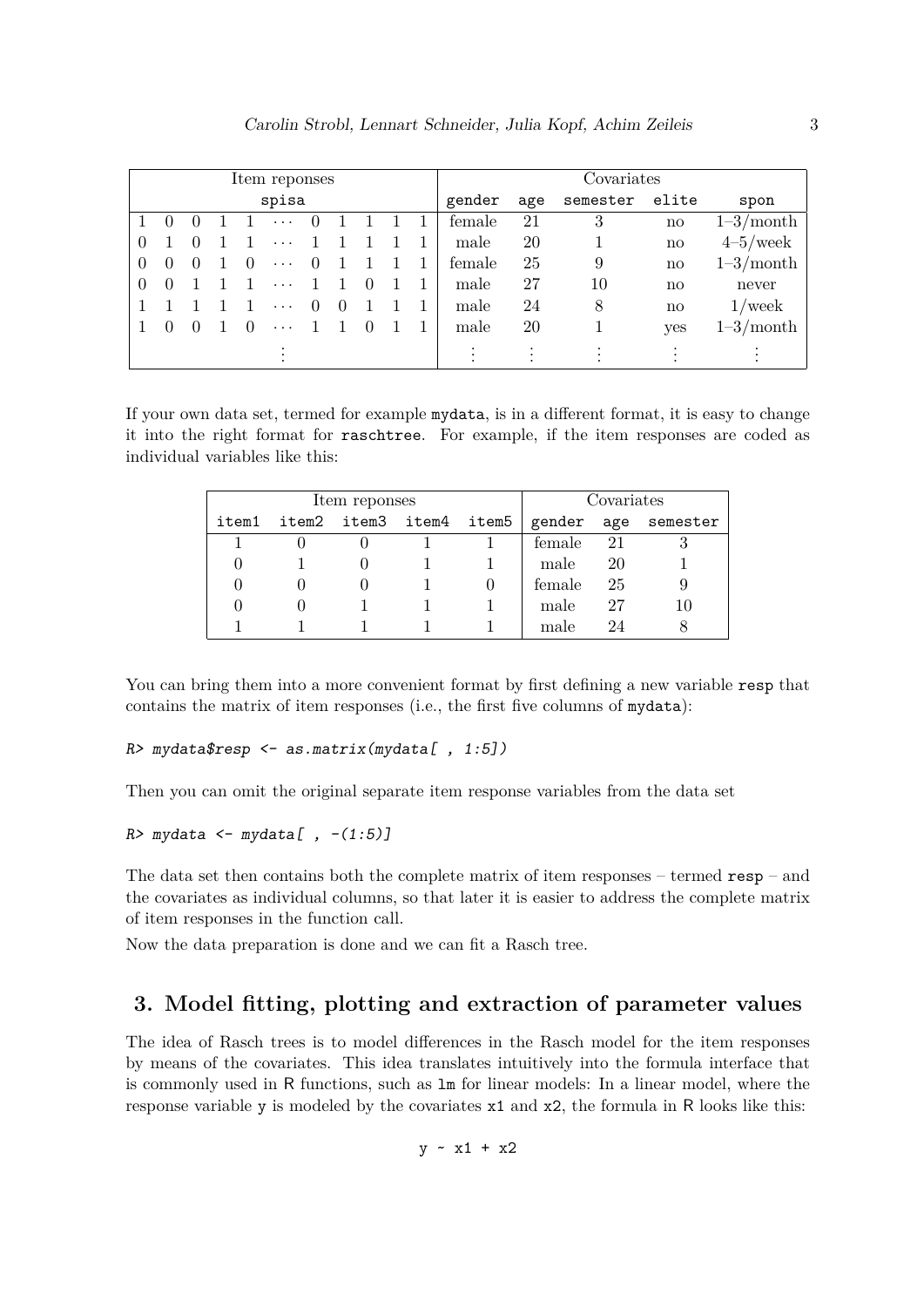Very similarly, in the Rasch tree for our SPISA data, where the item responses spisa are modeled by the covariates age, gender, semester, elite and spon, the formula used in raschtree looks like this:

```
spisa ~ age + gender + semester + elite + spon
```
The complete call is

```
R> my_first_raschtree <- raschtree(spisa ~ age + gender +
     + semester + elite + spon, data = SPISA)
```
Note that the model is not only fitted, but also saved under the name my\_first\_raschtree, so that we can later extract information from the fitted model object and plot the Rasch tree.

As a shortcut, when all other variables in the data set are to be used as covariates, as in our example, the covariates do not have to be listed explicitly in the formula but can replaced by a dot, as in raschtree(spisa ~ ., data = SPISA) (leading to equivalent output as the call above). Moreover, if you want to see the process of the Rasch tree fitting, including the computation of the *p*-values and corresponding split decisions in each step, you can use the verbose option, as in raschtree(spisa  $\sim$  ., data = SPISA, verbose = TRUE). The verbose option also has the advantage that you can see something happening on your screen when raschtree takes a while to complete – which may be the case if there are many variables with DIF and if these variables offer many possible cutpoints, like continuous variables and factors with many categories.

In case you receive an error message, one possible cause is that certain nodes in the Rasch tree contain too few observations to actually fit a Rasch model. In this case it might be necessary to restrict the minimum number of observations per node to a higher value by means of the minsize argument:

```
R> my_first_raschtree <- raschtree(spisa ~ age + gender +
     + semester + elite + spon, data = SPISA, minsize = 30)
```
Note that while the minimum number of observations per node, minsize, should be chosen large enough to fit the model, it should not be chosen unnecessarily large, because otherwise splits at the margins of the feature space cannot be selected.

The resulting Rasch tree can then be plotted with the generic plot call:

*R> plot(my\_first\_raschtree)*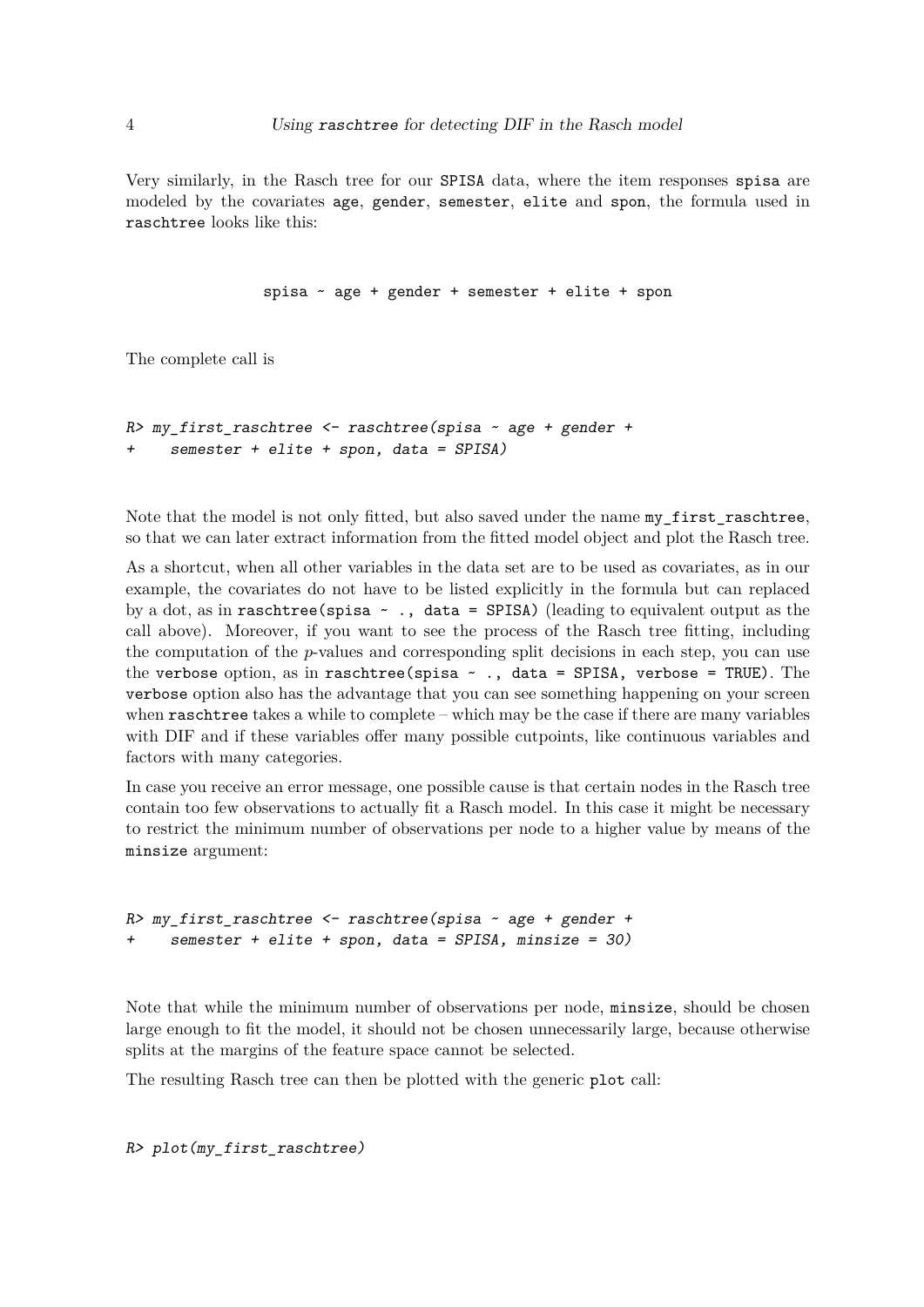

The plot function also accepts many options for standard plot functions, including coloring. Here, a qualitative color palette is employed to indicate the blocks of nine items from each of the five different topics covered in the quiz: politics, history, economy, culture and natural sciences:

```
R> plot(my_first_raschtree,
        col = rep(palette.colors(5), each = 9)
```


For extracting the estimated item parameters for each group, there are two different calls corresponding to the two different ways to scale the item parameters: The parameters of a Rasch model are unique only up to linear transformations. In particular, the origin of the scale is not fixed but chosen arbitrarily. There are two common ways to choose the origin: setting one item parameter to zero or setting the sum of all item parameters to zero. Accordingly, there are two calls to extract the item parameters from raschtree one way or the other:

## *R> coef(my\_first\_raschtree, node = 4)*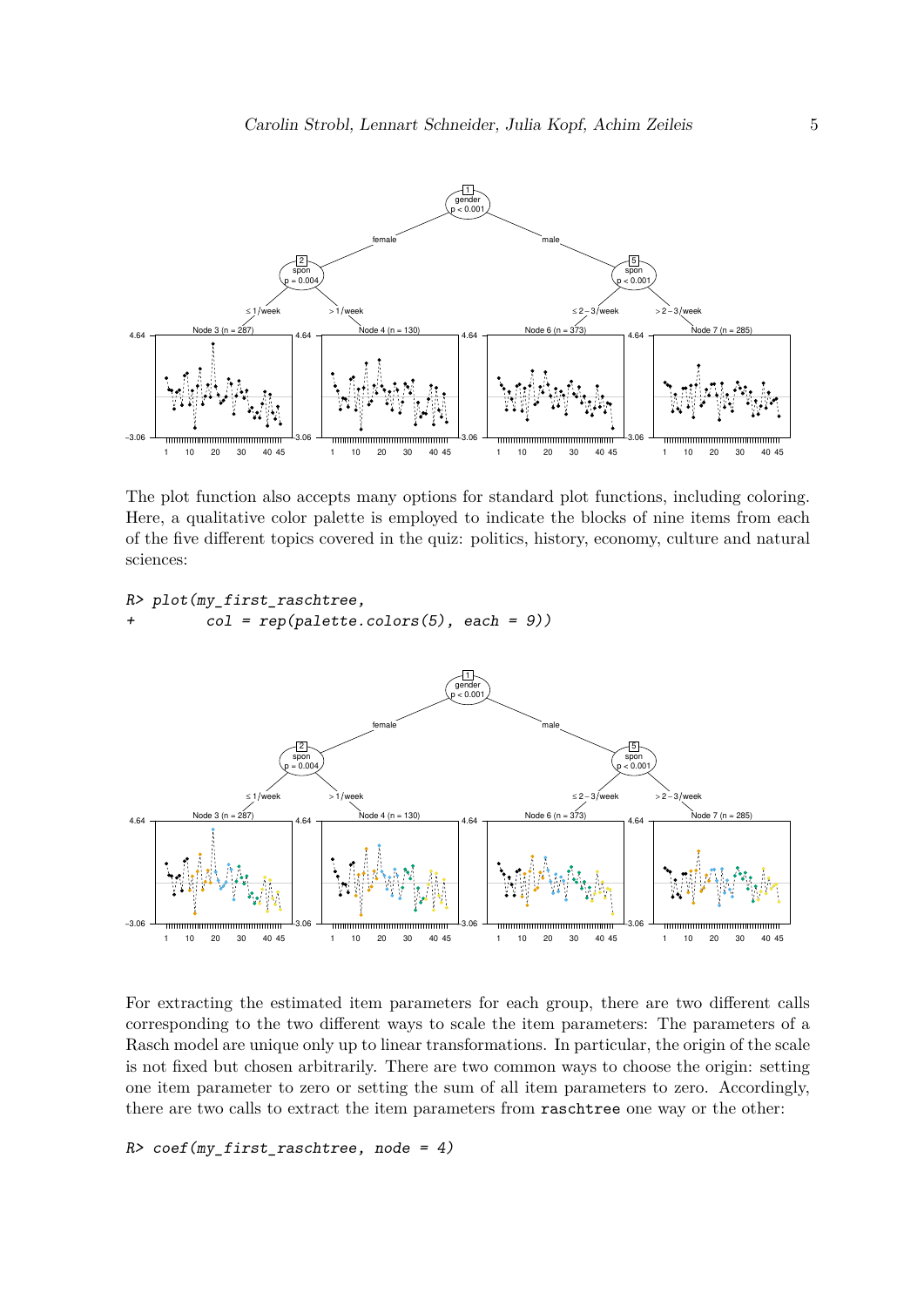```
spisa2 spisa3 spisa4 spisa5 spisa6 spisa7 spisa8
-0.9187137 -1.2874521 -2.6805353 -1.8312493 -1.9026320 -2.4951461 -0.4162699
   spisa9 spisa10 spisa11 spisa12 spisa13 spisa14 spisa15
-0.2581010 -2.7296693 -1.1543021 -4.1769262 -1.0539421 0.7916895 -2.3241647
  spisa16 spisa17 spisa18 spisa19 spisa20 spisa21 spisa22
-2.0495272 -0.8845425 -1.4541652 1.0321505 -0.9187137 -1.2208998 -2.2428880
  spisa23 spisa24 spisa25 spisa26 spisa27 spisa28 spisa29
-1.3540086 -2.7296693 -0.7458437 -1.2208998 -2.9403761 -2.1253688 -0.7458437
  spisa30 spisa31 spisa32 spisa33 spisa34 spisa35 spisa36
-0.9865644 -1.4541652 -0.4922363 -3.8232693 -2.1640318 -3.2469996 -2.9403761
  spisa37 spisa38 spisa39 spisa40 spisa41 spisa42 spisa43
-2.9972355 -1.9026320 -0.8845425 -3.8232693 -1.0539421 -2.7296693 -3.2469996
  spisa44 spisa45
-1.5213581 -3.6324888
```
where the parameter for the first item is set to zero and therefore not displayed (the call is termed coef, because that is the name of the call extracting the estimated parameters, or coefficients, from standard regression models generated, e.g., with the lm function) and

```
R> itempar(my_first_raschtree, node = 4)
```

|                           | spisa4 spisa5 spisa6 |                                                                           | spisa3 | spisa2                                 | spisa1        |
|---------------------------|----------------------|---------------------------------------------------------------------------|--------|----------------------------------------|---------------|
|                           |                      | 1.75417311  0.83545944  0.46672105  -0.92636220  -0.07707618  -0.14845889 |        |                                        |               |
| spisa12                   | spisa10 spisa11      |                                                                           | spisa9 | spisa8                                 | spisa7        |
| 0.59987100 -2.42275309    |                      | 1.33790319  1.49607208  -0.97549614                                       |        |                                        | $-0.74097296$ |
| spisa18                   |                      | spisa15 spisa16 spisa17                                                   |        | spisa13 spisa14                        |               |
| 0.86963065 0.30000788     |                      | $0.70023103$ 2.54586259 -0.56999156 -0.29535409                           |        |                                        |               |
|                           |                      | spisa19 spisa20 spisa21 spisa22 spisa23 spisa24                           |        |                                        |               |
| $0.40016448 - 0.97549614$ |                      | $0.83545944$ 0.53327329 -0.48871486                                       |        |                                        | 2.78632359    |
| spisa30                   |                      | spisa25 spisa26 spisa27 spisa28 spisa29                                   |        |                                        |               |
| 1.00832941 0.76760868     |                      | 1.00832941  0.53327329  -1.18620295  -0.37119569                          |        |                                        |               |
| spisa36                   |                      | spisa33 spisa34 spisa35                                                   |        | spisa31 spisa32                        |               |
|                           |                      | 0.30000788 1.26193682 -2.06909621 -0.40985866 -1.49282653 -1.18620295     |        |                                        |               |
| spisa42                   |                      | spisa39 spisa40 spisa41                                                   |        | spisa37 spisa38                        |               |
|                           |                      | $-1.24306243 -0.14845889 0.86963065 -2.06909621 0.70023103 -0.97549614$   |        |                                        |               |
|                           |                      |                                                                           |        | spisa43 spisa44 spisa45                |               |
|                           |                      |                                                                           |        | $-1.49282653$ 0.23281497 $-1.87831571$ |               |

where the item parameters by default sum to zero (other restrictions can be specified as well). Here the item parameters have been displayed only for the subjects in node number 4 (representing female students who access the online magazine more than once per week) to save space. The item parameters for all groups can be displayed by omitting the node argument.

## **4. Interpretation**

Ideally, if none of the items showed DIF, we would find a tree with only one single node. In this case, one joint Rasch model would be appropriate to describe the entire data set. (But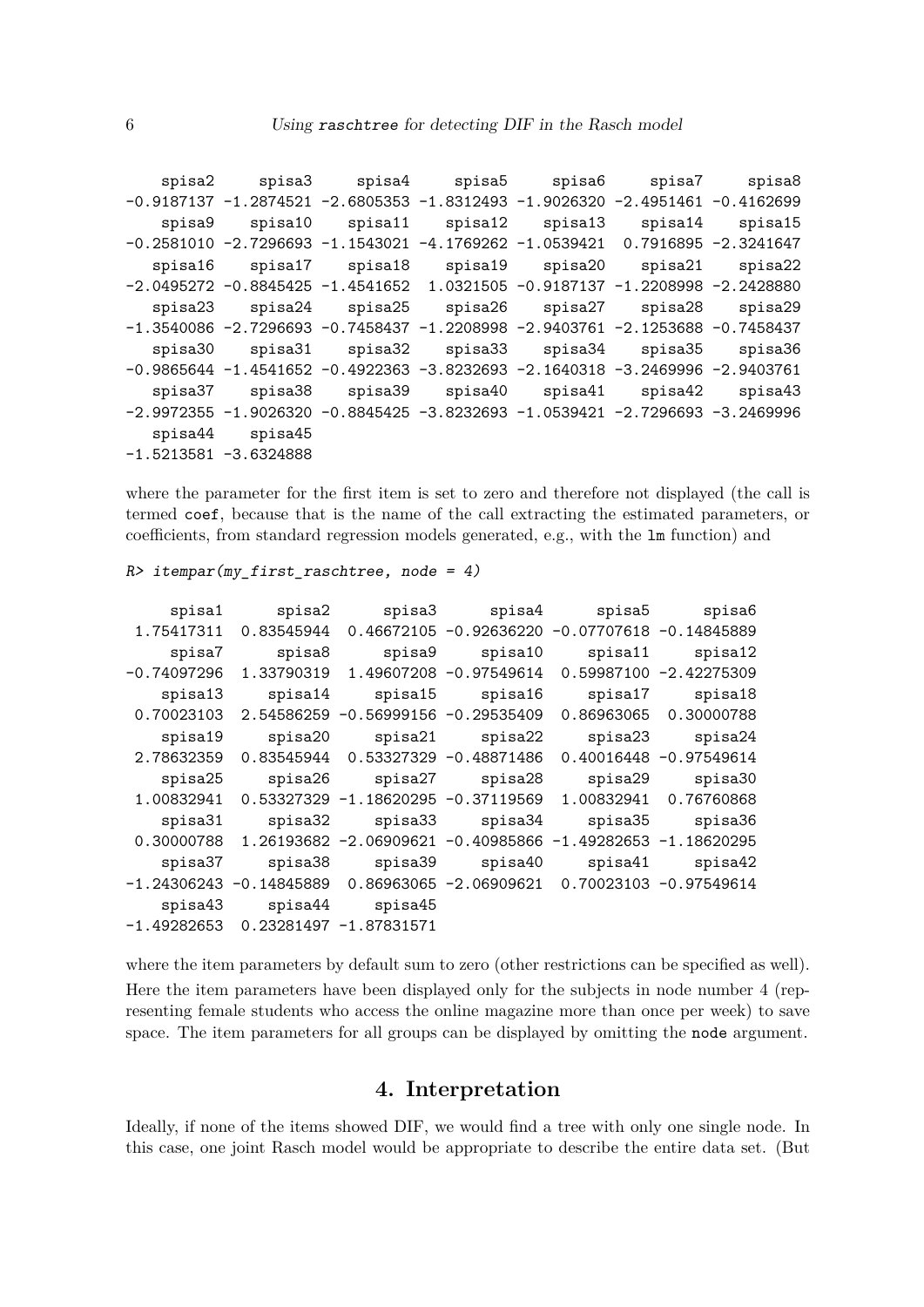note that – like all statistical methods based on significance tests – Rasch trees have power to detect DIF only if the sample size is large enough.)

If, however, the Rasch tree shows at least one split, this indicates that DIF is present and that it is not appropriate to compare the different groups of subjects with the test without accounting for it. DIF may be caused by certain characteristics of the items, such as their wording. In practice, items showing DIF are often excluded from the test. Sometimes it may also be possible to rephrase the items to resolve the DIF.

If several items show the same DIF pattern, this may also indicate that they measure a secondary dimension in addition to the primary dimension. An example could be word problems in a math test, that also measure reading ability. If multiple dimensions are of interest, a multidimensional model can be used (see packages mirt and TAM, Chalmers 2020, 2012; Robitzsch, Kiefer, and Wu 2020). Note, however, that whether multidimensionality can be detected always depends not only on the items, but also on whether the persons in the sample used for validating the test actually show variation on the different dimensions.

Finally note that when one joint, unidimensional Rasch model is not appropriate to describe the entire test, this also means that a ranking of the subjects based on the raw scores (i.e., the number of items that each subject answered correctly) is not appropriate either, because this would also assume that the test is unidimensional.

# **5. Stability assessment**

A tree based on a single sample does not provide any assessment of the confidence we should have in its interpretation  $-e.g.,$  as we would be used to in parametric models by inspecting the confidence intervals for parameter estimates. However, a toolkit for assessing the stability of trees based on resampling is now provided by the stablelearner package (Philipp, Zeileis, and Strobl 2016).

Starting from version 0.1-2, stablelearner offers descriptive and graphical analyses of the variable and cutpoint selection of trees for psychometric models, including Rasch trees, fitted via the psychotree package (note that this requires at least version 0.6-0 of the psychotools package, which is used internally for fitting the models).

This descriptive and graphical analysis of the variable and cutpoint selection can be performed by using the stabletree function, which repeatedly draws random samples from the training data, refits the tree, and displays a summary of the variable and cutpoint selection over the samples. This can give us an intuition of how similar or dissimilar the results would have been for different random samples.

The package has to be installed (once), e.g., via

### *R> install.packages("stablelearner")*

and then activated (each time) for the current session using

#### *R> library("stablelearner")*

Then, we can easily assess the stability of the Rasch tree my\_first\_raschtree by\_using the stabletree function.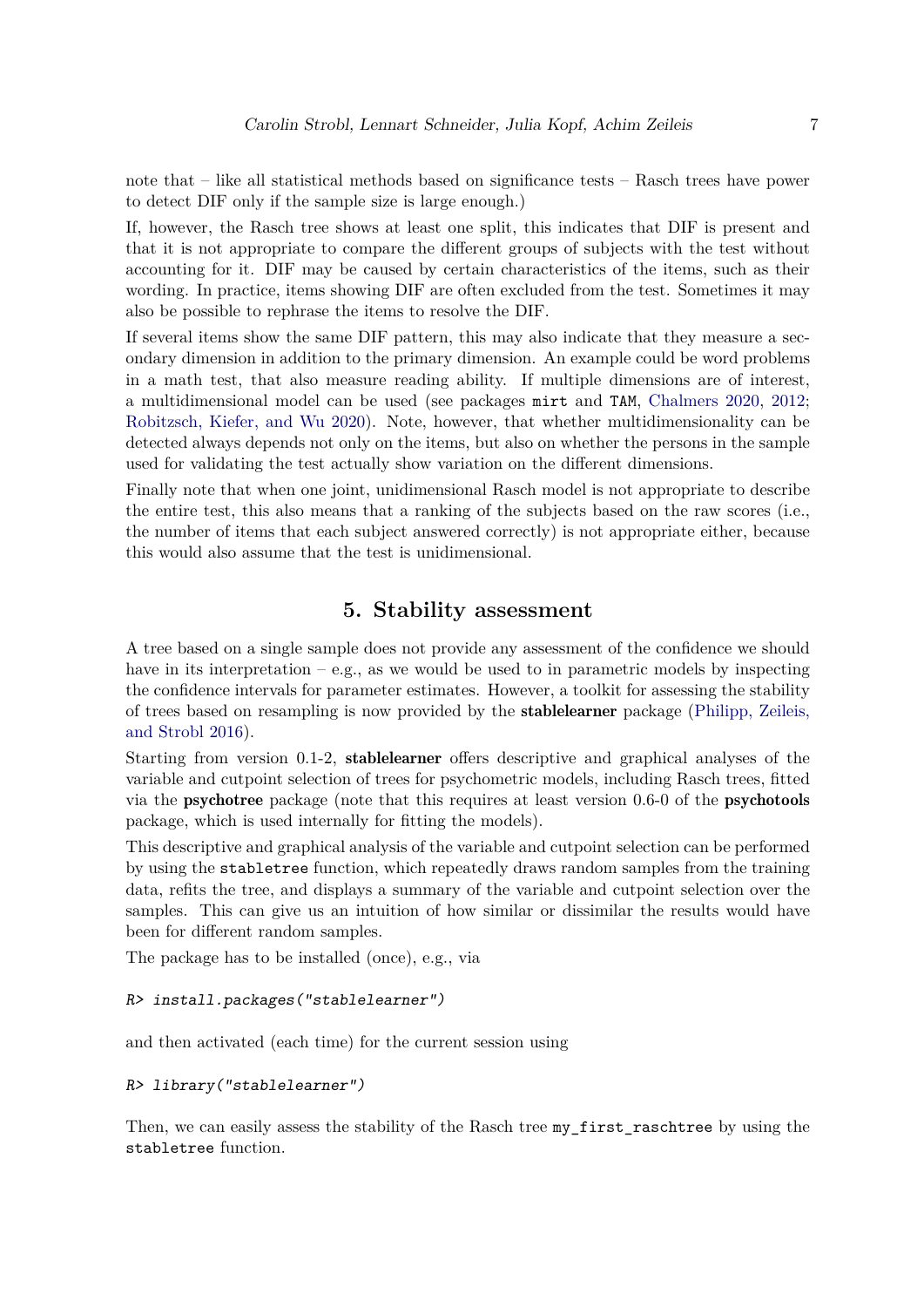We set a seed for the random number generator to make the analysis based on random draws from the training data reproducible. By default, stabletree performs subsampling with a fraction of  $v = 0.632$  of the original training data and refits 500 trees. Here, we only refit B = 50 trees to save time, but still this computation can take a while.

```
R> set.seed(4321)
R> my_first_raschtree_st <- stabletree(my_first_raschtree, B = 50)
```
In case you receive an error message, again this may be due to a too small sample size for fitting the model in certain nodes. Even if in the original tree all nodes were big enough to estimate the model, due to the random sampling in stabletree, smaller nodes can result in some random samples. In order to prevent this, the minimum node size minsize needs to be increased already in the raschtree command (cf. Section 3), before applying stabletree, because the settings of the original Rasch tree are passed on to stabletree.

The function stabletree returns an object of class stabletree, for which a summary method and several plot methods exist:

```
R> summary(my_first_raschtree_st)
```

```
Call:
raschtree(formula = spisa \sim age + gender + semester + elite +
    spon, data = SPISA, minsize = 30)
Sampler:
B = 50Method = Subsampling with 63.2% data
Variable selection overview:
         freq * mean *
gender 1.00 1 1.00 1
spon 0.60 1 0.82 2
semester 0.18 0 0.18 0
age 0.04 0 0.04 0
elite 0.02 0 0.02 0
(* = original tree)
```
The summary prints the relative variable selection frequencies (freq) as well as the average number of splits in each variable (mean) over all 50 trees. A relative variable selection frequency of one means that a variable was selected in each of the 50 trees. The average number of splits can show values greater than 1 if the same variable is used more than once in the same tree. The asterisk columns indicate whether this variable was selected in the original tree, and how often. For example, the variable gender was selected as a splitting variable once in every tree, including the original tree. The variable spon, on the other had, was selected in 60% of the trees, also in the orignal tree, on average 0.82 times, but twice in the original tree.

By using barplot, we can also visualize the variable selection frequencies: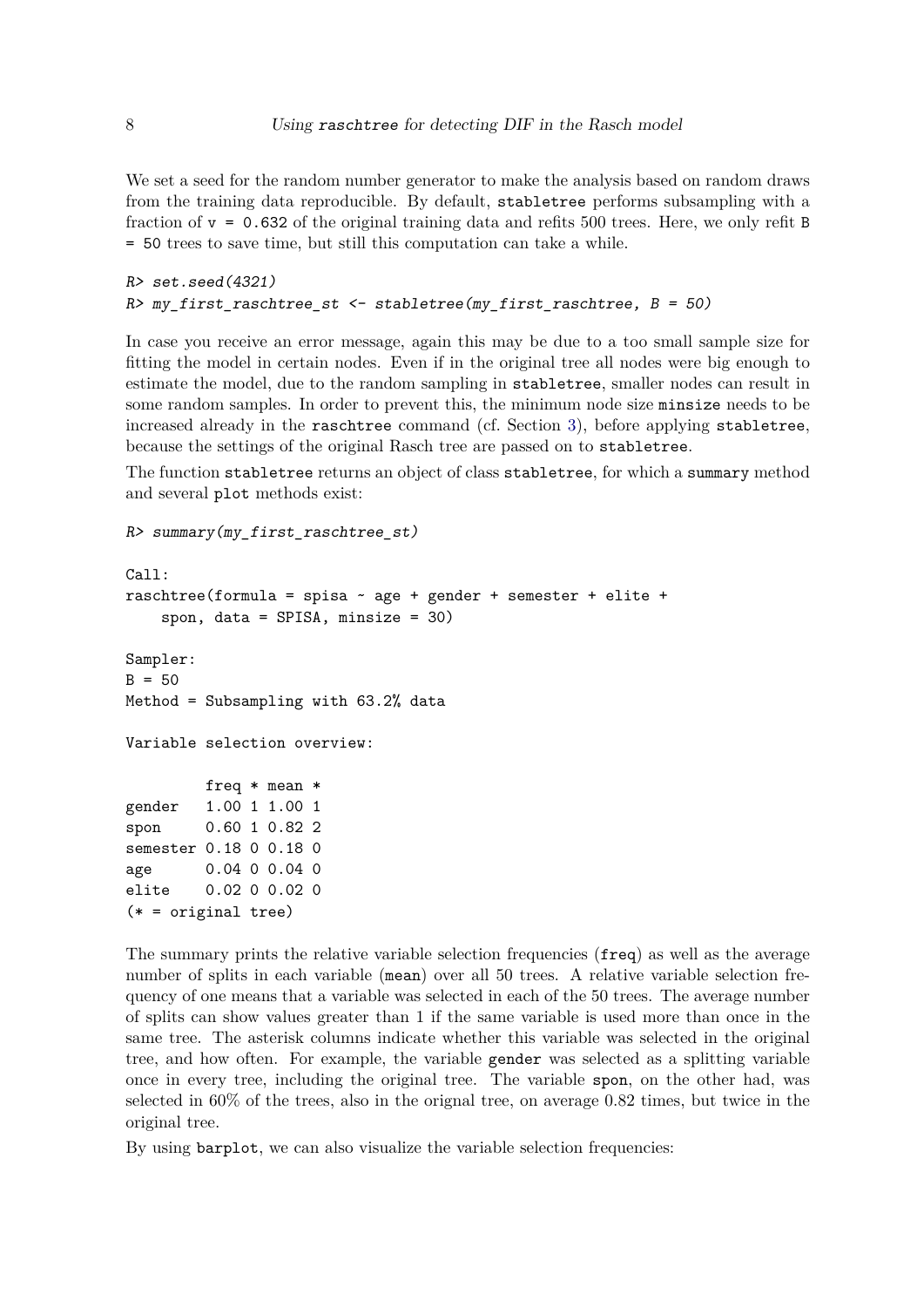

# *R> barplot(my\_first\_raschtree\_st)*

Here the variables that were included in the original tree are marked by darker shading and underlined variable names. We see again that most trees agreed on the two most relevant splitting variables, gender and spon.

The additional function image allows for a more detailed visualization of the variable selection patterns, that are displayed as one row on the y-axis for each of the 50 trees:

```
R> image(my_first_raschtree_st)
```


We observe again that about half of the 50 trees have selected the same combination of variables, gender and spon, that was also selected in the original tree. This combination of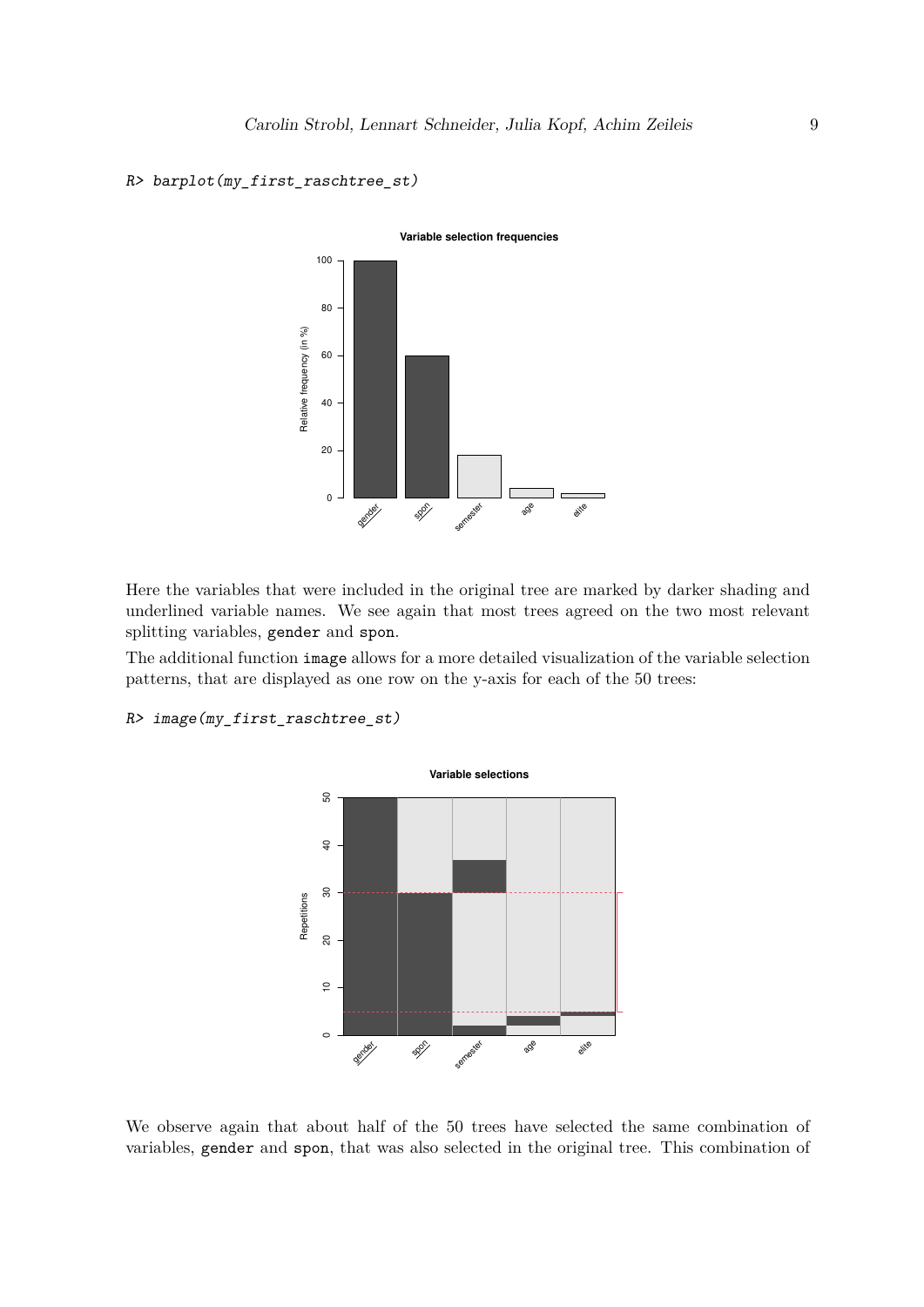variables selected by the original tree is framed in red. Other combinations that were selected by larger groups of trees were, e.g., gender alone, gender and semester, gender, spon and age as well as gender, spon and semester.

Finally, the plot function allows us to inspect the cutpoints and resulting partitions for each variable over all 50 trees, with the variables included in the original tree again marked by underlined variable names and the cutpoints from the original trees indicated in red:



*R> plot(my\_first\_raschtree\_st)*

Regarding the variable gender, that is coded binarily here, there is only one possible cutpoint, which is used whenever the variable is used for splitting (including the first split in the original tree, as indicated in red). Looking at the ordered factor spon, we observe that a cutpoint between 2-3/week and 4-5/week occurred most frequently, followed by the neighboring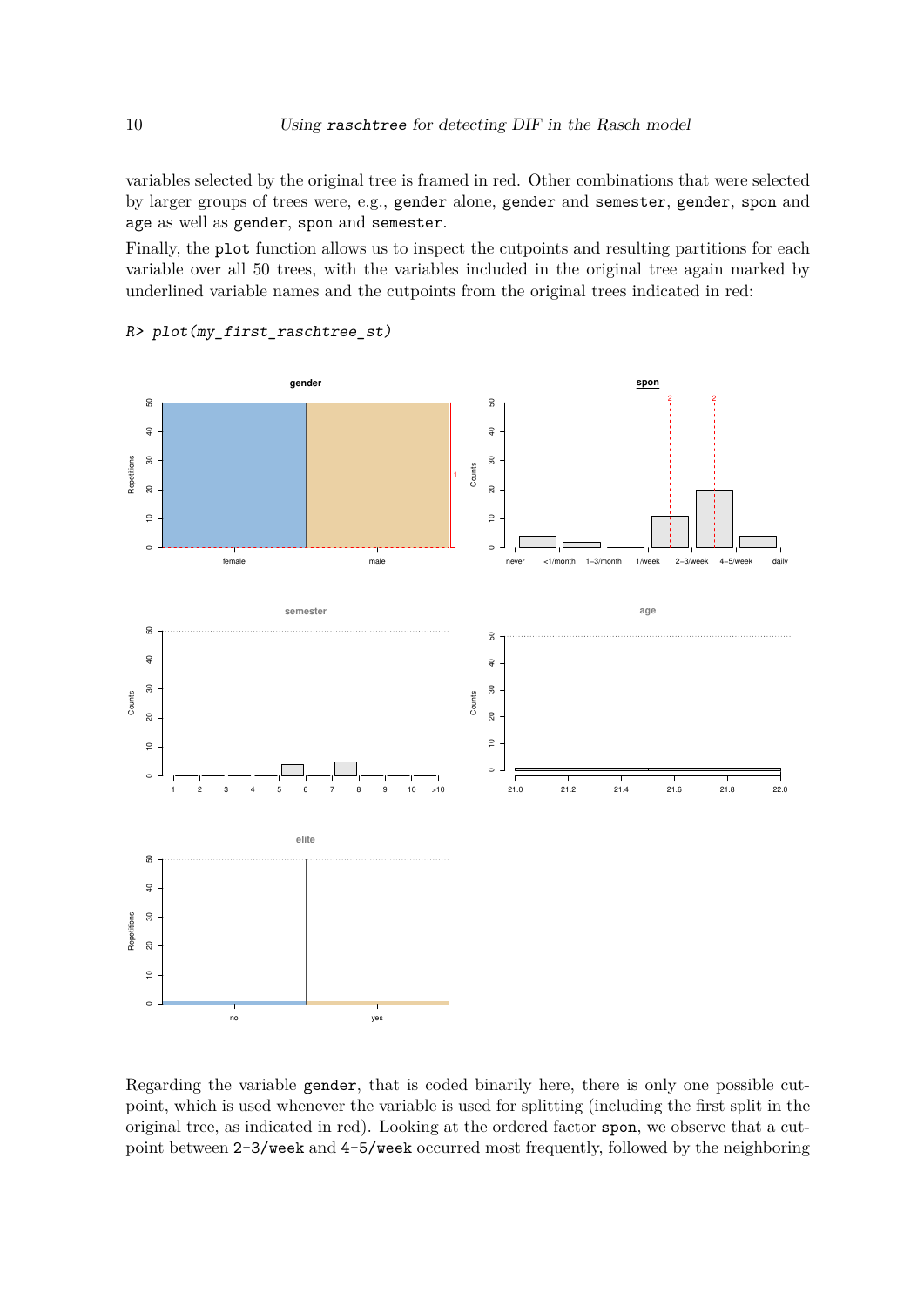cutpoint between 1/week and 2-3/week. These two cutpoints were also chosen in the original tree (as indicated by the red vertical lines; the number two indicates that this variable was used for the second split in each branch of the tree, cf. the illustration of the original tree on p. 5). Other cutpoints only occurred very rarely. Finally, regarding the other variables semester, age, and elite (which were not selected in the original tree), we observe cutpoints between 5 and 8 for the variable semester, quite heterogenous cutpoints for the variable age, and the only possible cutpoint for the binary variable elite, that is used only in very few trees, as we saw above.

To conclude, the summary table and plots can help us gain some insight into the stability of our original Rasch tree by means of a resampling approach. Here, the DIF effects of gender and spon appear to be quite stable.

## **Acknowledgments**

The work of Carolin Strobl was supported by grant STR1142/1-1 ("Methods to Account for Subject-Covariates in IRT-Models") from the German Research Foundation (DFG). The work of Lennart Schneider was supported in part by grant 100019\_152548 ("Detecting Heterogeneity in Complex IRT Models for Measuring Latent Traits") from the Swiss National Science Foundation (SNF). The authors would like to thank the late Reinhold Hatzinger for important insights stimulated by conversations and the R package  $\mathbf{eRm}$  (Mair and Hatzinger 2007; Mair, Hatzinger, and Maier 2020).

# **References**

- Chalmers RP (2012). "mirt: A Multidimensional Item Response Theory Package for the R Environment." *Journal of Statistical Software*, **48**(6), 1–29. URL [http://www.jstatsoft.](http://www.jstatsoft.org/v48/i06) [org/v48/i06](http://www.jstatsoft.org/v48/i06).
- Chalmers RP (2020). *mirt: Multidimensional Item Response Theory*. R package version 1.32.1, URL <https://CRAN.R-project.org/package=mirt>.
- Mair P, Hatzinger R (2007). "Extended Rasch Modeling: The **eRm** Package for the Application of IRT Models in R." *Journal of Statistical Software*, **20**(9), 1–20. URL <http://www.jstatsoft.org/v20/i09/>.
- Mair P, Hatzinger R, Maier M (2020). eRm*: Extended Rasch Modeling*. R package version 1.0- 1, URL <http://CRAN.R-project.org/package=eRm>.
- Philipp M, Zeileis A, Strobl C (2016). "A Toolkit for Stability Assessment of Tree-Based Learners." In A Colubi, A Blanco, C Gatu (eds.), *Proceedings of COMPSTAT 2016 – 22nd International Conference on Computational Statistics*, pp. 315–325. The International Statistical Institute/International Association for Statistical Computing. ISBN 978-90- 73592-36-0. URL [https://www.zeileis.org/papers/Philipp+Zeileis+Strobl-2016.](https://www.zeileis.org/papers/Philipp+Zeileis+Strobl-2016.pdf) [pdf](https://www.zeileis.org/papers/Philipp+Zeileis+Strobl-2016.pdf).
- Robitzsch A, Kiefer T, Wu M (2020). *TAM: Test Analysis Modules*. R package version 3.5-19, URL <https://CRAN.R-project.org/package=TAM>.